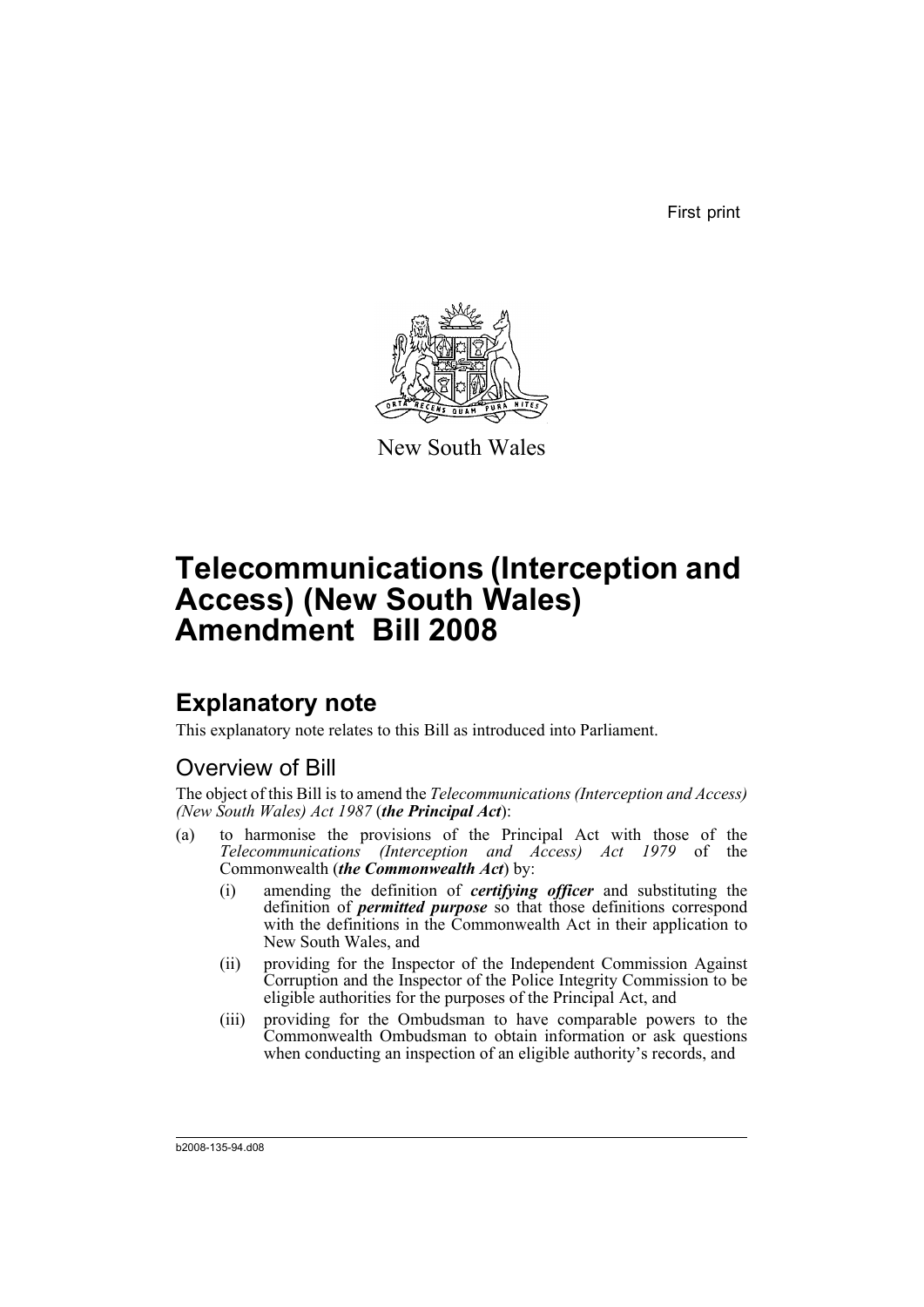Explanatory note

- (iv) providing for the record-keeping requirements for an eligible authority to be consistent with the record-keeping requirements for Commonwealth agencies under the Commonwealth Act, and
- (v) removing the requirement for eligible authorities to provide copies of warrants issued to them (and copies of instruments revoking such warrants) to the Minister, and
- (vi) enabling the Ombudsman to exchange information with the Commonwealth Ombudsman in relation to certain matters concerning the administration of the Principal Act and the Commonwealth Act, and
- (b) to make other amendments to the Principal Act in the nature of statute law revision and of a savings and transitional nature.

## Outline of provisions

**Clause 1** sets out the name (also called the short title) of the proposed Act.

**Clause 2** provides for the commencement of the proposed Act on the date of assent to the proposed Act.

**Clause 3** is a formal provision that gives effect to the amendments to the Principal Act set out in Schedule 1.

**Clause 4** provides for the repeal of the proposed Act after all the amendments made by the proposed Act have commenced. Once the amendments have commenced, the proposed Act will be spent and section 30 of the *Interpretation Act 1987* provides that the repeal of an amending Act does not affect the amendments made by that Act.

# **Schedule 1 Amendments**

**Schedule 1 [1]** amends the definition of *certifying officer* in section 3 (1) of the Principal Act so that a certifying officer in relation to the New South Wales Crime Commission includes a member of the staff of the Commission who is authorised to be a certifying officer of the Commission under section 5AC (5) of the Commonwealth Act. Section 5AC (5) of the Commonwealth Act enables the Commissioner for the New South Wales Crime Commission to authorise, in writing, a member of the staff of the Commission who occupies an office or position at an equivalent level to that of a senior executive officer within the meaning of the *Public Sector Employment and Management Act 2002* to be a certifying officer of the Commission.

**Schedule 1 [2]** amends the definition of *eligible authority* in section 3 (1) of the Principal Act to include the Inspector of the Independent Commission Against Corruption and the Inspector of the Police Integrity Commission.

**Schedule 1 [3]** amends the definition of *officer* in section 3 (1) of the Principal Act to replace an outdated reference to the *Police Service Act 1990* with a reference to the *Police Integrity Commission Act 1996*.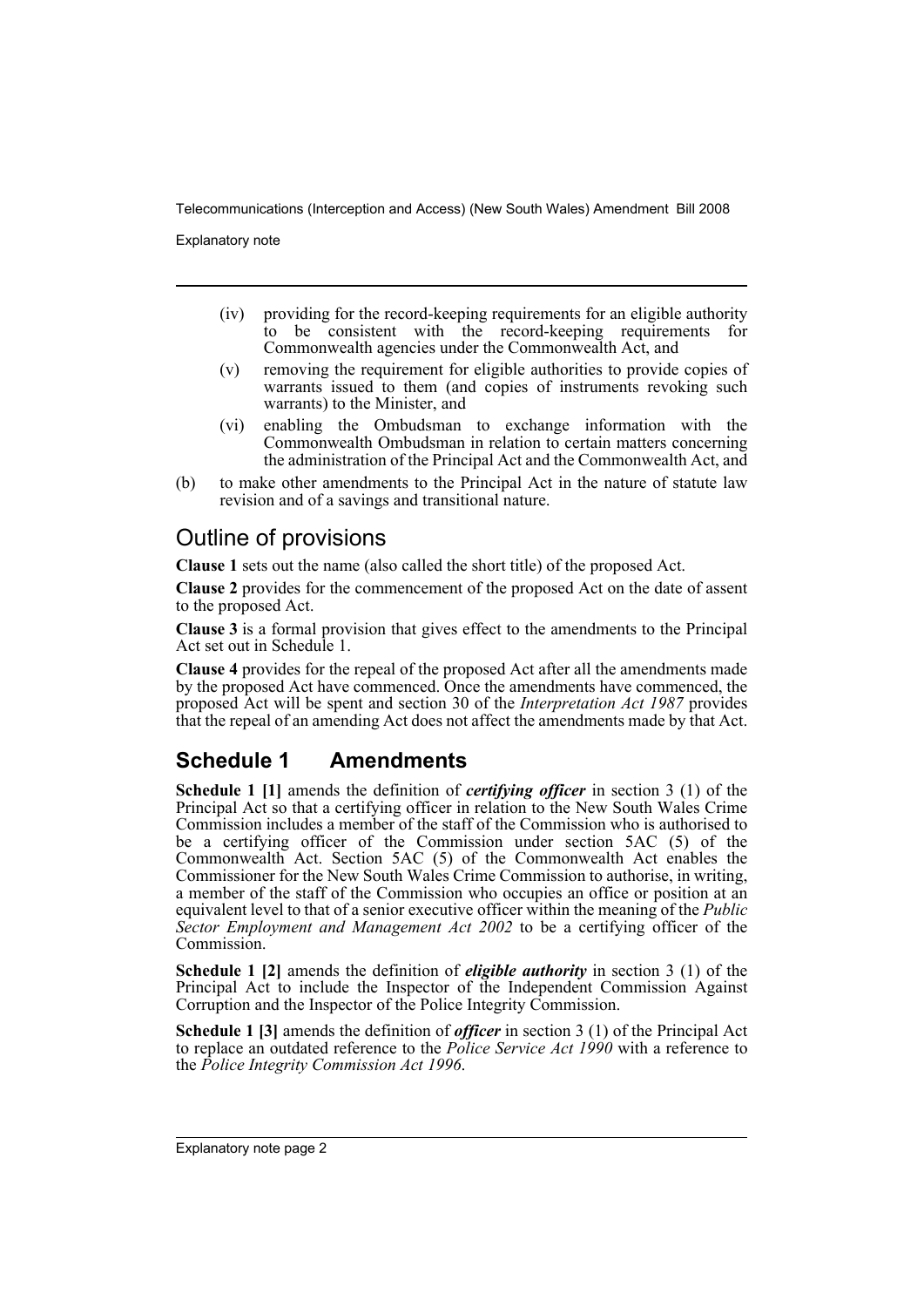Explanatory note

**Schedule 1 [4]** replaces the definition of *Part VI warrant* in section 3 (1) of the Principal Act with a definition of *Part 2-5 warrant*. Warrants that were previously issued under Part VI of the Commonwealth Act are now issued under Part 2-5 of that Act. **Schedule 1 [9]** makes consequential amendments to section 5 of the Principal Act.

**Schedule 1 [5]** substitutes the definition of *permitted purpose* in section 3 (1) of the Principal Act. The new definition mirrors the definition of *permitted purpose* in the Commonwealth Act in its application to New South Wales agencies. In particular, the new definition includes references to certain activities carried out by the Independent Commission Against Corruption, the Inspector of the Independent Commission Against Corruption, the Inspector of the Police Integrity Commission and the Police Integrity Commission. The new definition also includes:

- (a) new kinds of activities in connection with appointment, re-appointment, term of appointment, retirement and termination of appointment of officers or members of staff of the Police Force, and
- (b) the keeping of records by an eligible authority under sections 4 and 5 of the Principal Act.

**Schedule 1 [6]** inserts section 3A in the Principal Act. The new section seeks to clarify, in a non-exhaustive manner, the kinds of information or questions that can be treated as being information or a question that is relevant to an inspection of an eligible authority's records in connection with the exercise of the Ombudsman's powers to inspect and report on such records. The new section mirrors the provisions of section 5C of the Commonwealth Act in connection with the Commonwealth Ombudsman's inspection powers. In particular, the new section makes it clear that information or a question will be relevant if it is about a matter relating to a contravention of the Principal Act or the Commonwealth Act that the Ombudsman suspects on reasonable grounds to have occurred.

**Schedule 1 [7]** amends section 4 of the Principal Act to enable an eligible authority to keep either the original of a warrant that has been issued to it or a certified copy of such a warrant. Currently, section 4 requires an eligible authority to keep only a certified copy of the warrant.

**Schedule 1 [8]** amends section 4 of the Principal Act to update an outdated reference to a provision of the Commonwealth Act.

**Schedule 1 [10] and [12]** amend section 5 of the Principal Act to require a record of certain additional particulars to be kept by an eligible authority in relation to its exercise of an authority given by a Part 2-5 warrant. These additional particulars are consistent with the particulars that Commonwealth agencies are required to keep under section 81 of the Commonwealth Act.

**Schedule 1 [11]** amends section 5 of the Principal Act to enable records kept under that section to be by means of a computer instead of in written form. The amendment makes the obligation imposed on eligible authorities consistent with the obligation imposed on Commonwealth agencies by section 81 of the Commonwealth Act.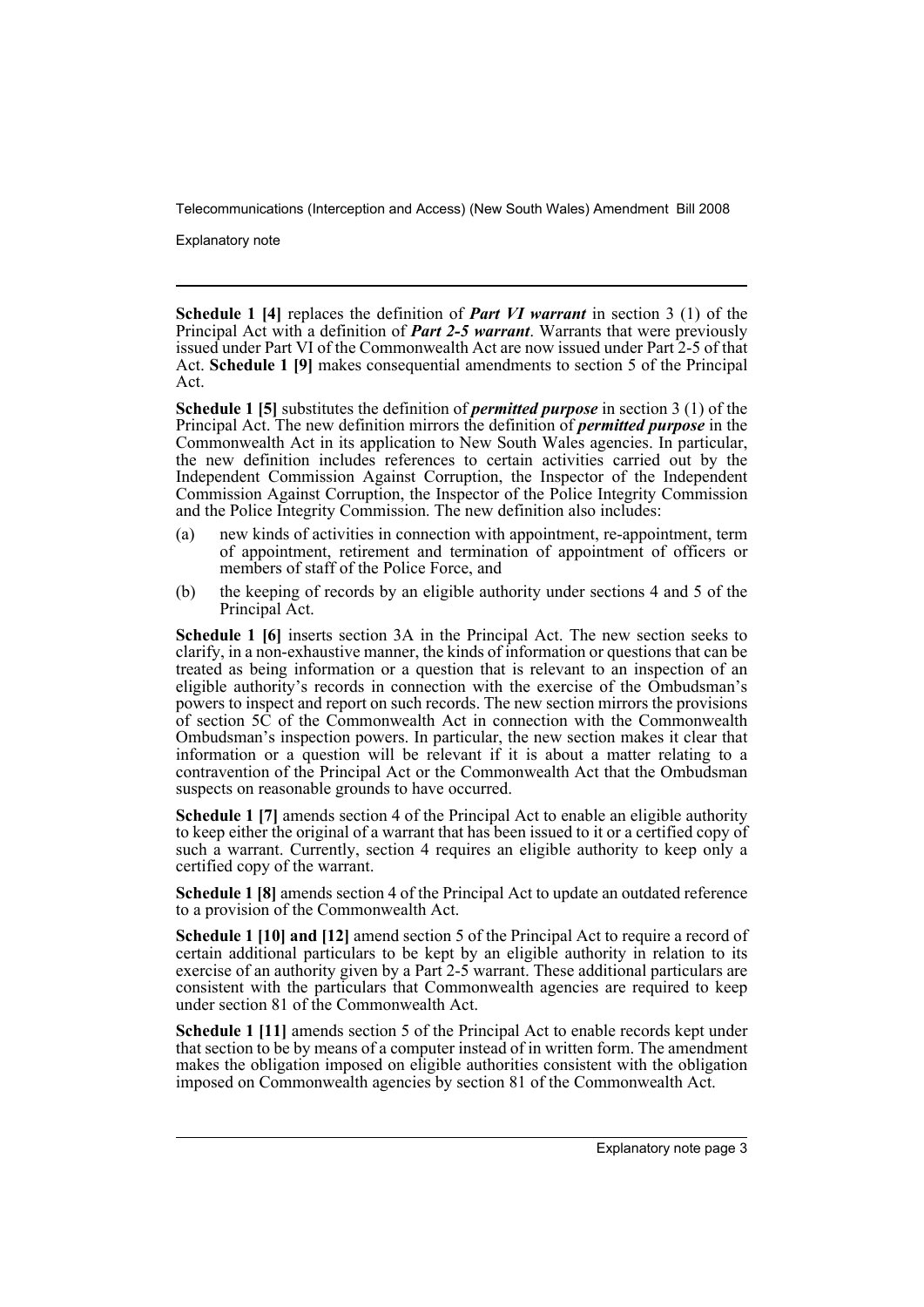Explanatory note

**Schedule 1 [13]** amends section 6 of the Principal Act to remove the requirement currently imposed on an eligible authority to provide the Minister with a copy of any warrant issued to the authority and each instrument revoking such a warrant. Section 59A of the Commonwealth Act requires copies of such warrants to be given to the Secretary of the Commonwealth Attorney-General's Department. **Schedule 1 [15]** re-enacts section 7 of the Principal Act to remove references to the instruments referred to in the provisions removed from section 6.

**Schedule 1 [14]** amends section 6 of the Principal Act to update an outdated reference to a provision of the Commonwealth Act.

**Schedule 1 [16]** inserts section 19A in the Principal Act to enable the State Ombudsman to exchange information with the Commonwealth Ombudsman in relation to certain matters concerning the administration of the Principal Act and the Commonwealth Act. Section 92A of the Commonwealth Act authorises the Commonwealth Ombudsman to exchange information with a State Ombudsman about State agencies that the Commonwealth Ombudsman has obtained under the Commonwealth Act.

**Schedule 1 [17]** inserts provisions of a savings or transitional nature in the Principal Act.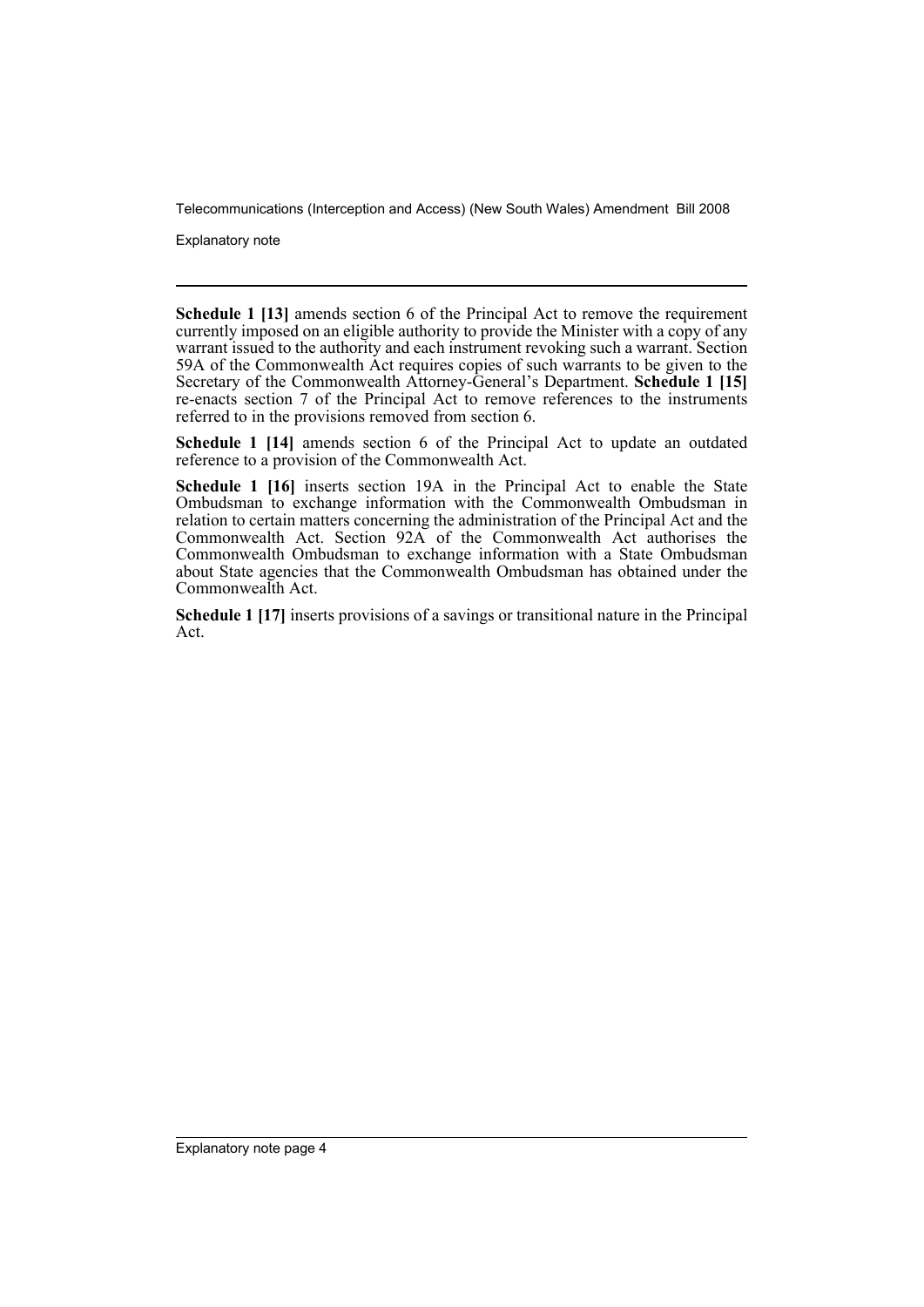First print



New South Wales

# **Telecommunications (Interception and Access) (New South Wales) Amendment Bill 2008**

# **Contents**

|   |                                                                                                | Page |
|---|------------------------------------------------------------------------------------------------|------|
|   | Name of Act                                                                                    |      |
|   | Commencement                                                                                   | 2.   |
| 3 | Amendment of Telecommunications (Interception and<br>Access) (New South Wales) Act 1987 No 290 |      |
| 4 | Repeal of Act                                                                                  | 2    |
|   | Schedule 1 Amendments                                                                          | 3    |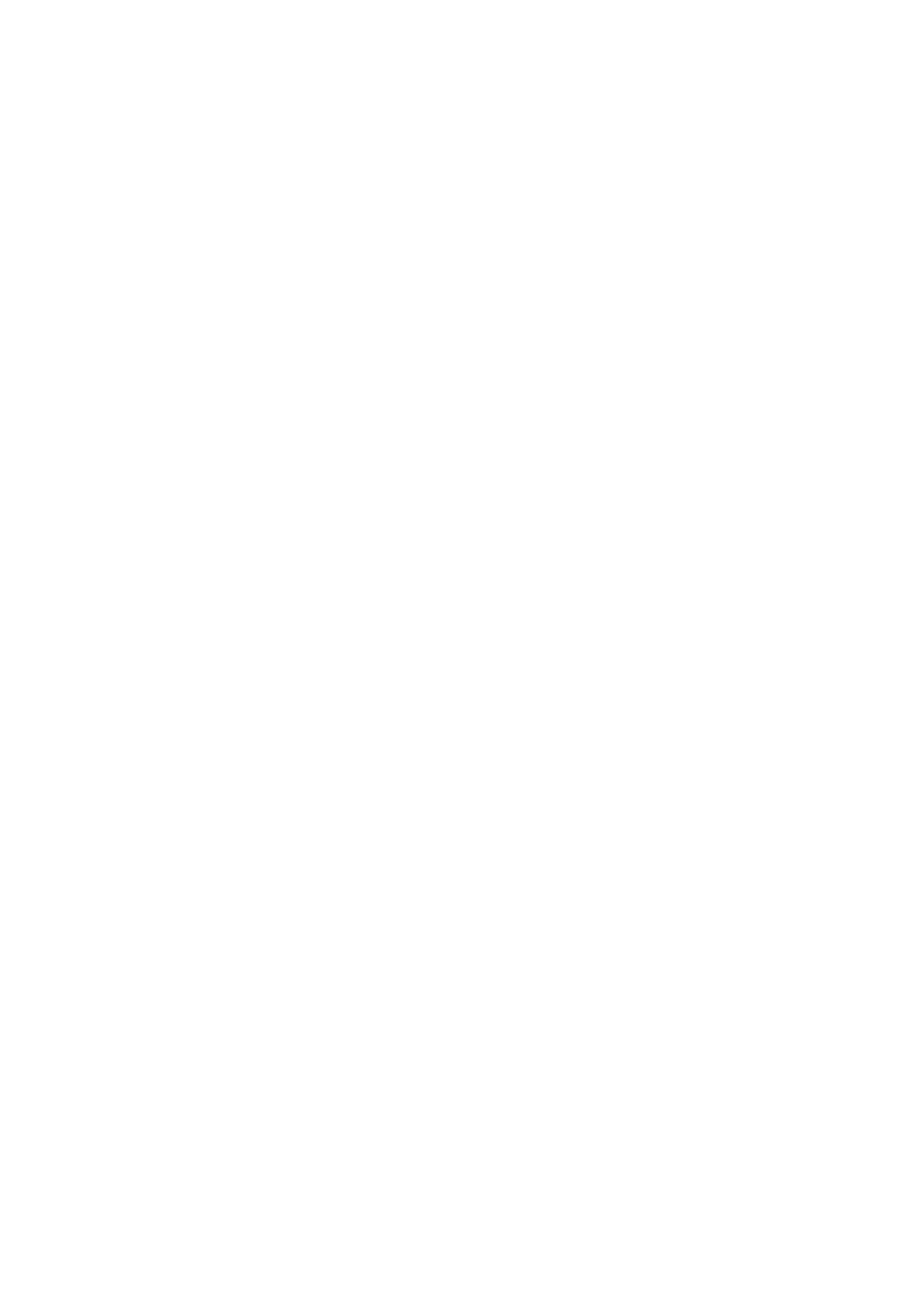

New South Wales

# **Telecommunications (Interception and Access) (New South Wales) Amendment Bill 2008**

No , 2008

## **A Bill for**

An Act to amend the *Telecommunications (Interception and Access) (New South Wales) Act 1987* to harmonise its provisions with those of the *Telecommunications (Interception and Access) Act 1979* of the Commonwealth; and for other purposes.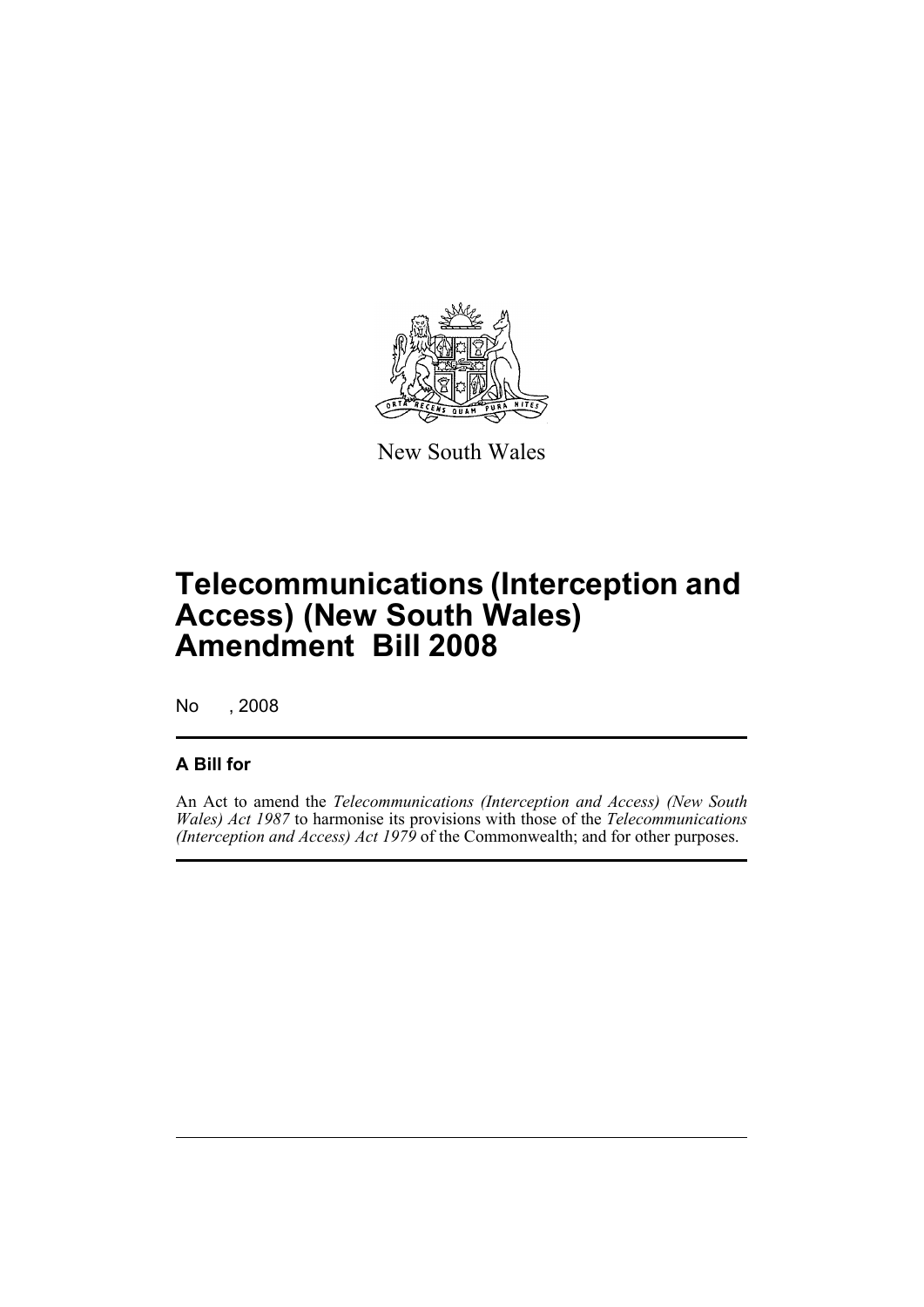<span id="page-7-3"></span><span id="page-7-2"></span><span id="page-7-1"></span><span id="page-7-0"></span>

|              | The Legislature of New South Wales enacts:                                                                                                                       |                |  |  |  |
|--------------|------------------------------------------------------------------------------------------------------------------------------------------------------------------|----------------|--|--|--|
| 1            | Name of Act                                                                                                                                                      | $\overline{c}$ |  |  |  |
|              | This Act is the Telecommunications (Interception and Access) (New<br>South Wales) Amendment Act 2008.                                                            | 3<br>4         |  |  |  |
| $\mathbf{2}$ | <b>Commencement</b>                                                                                                                                              | 5              |  |  |  |
|              | This Act commences on the date of assent to this Act.                                                                                                            | 6              |  |  |  |
| 3            | Amendment of Telecommunications (Interception and Access) (New<br>South Wales) Act 1987 No 290                                                                   |                |  |  |  |
|              | The Telecommunications (Interception and Access) (New South Wales)<br><i>Act 1987</i> is amended as set out in Schedule 1.                                       | 9<br>10        |  |  |  |
| 4            | <b>Repeal of Act</b>                                                                                                                                             |                |  |  |  |
|              | This Act is repealed on the day following the day on which this Act<br>(1)<br>commences.                                                                         | 12<br>13       |  |  |  |
|              | The repeal of this Act does not, because of the operation of section 30<br>(2)<br>of the <i>Interpretation Act 1987</i> , affect any amendment made by this Act. | 14<br>15       |  |  |  |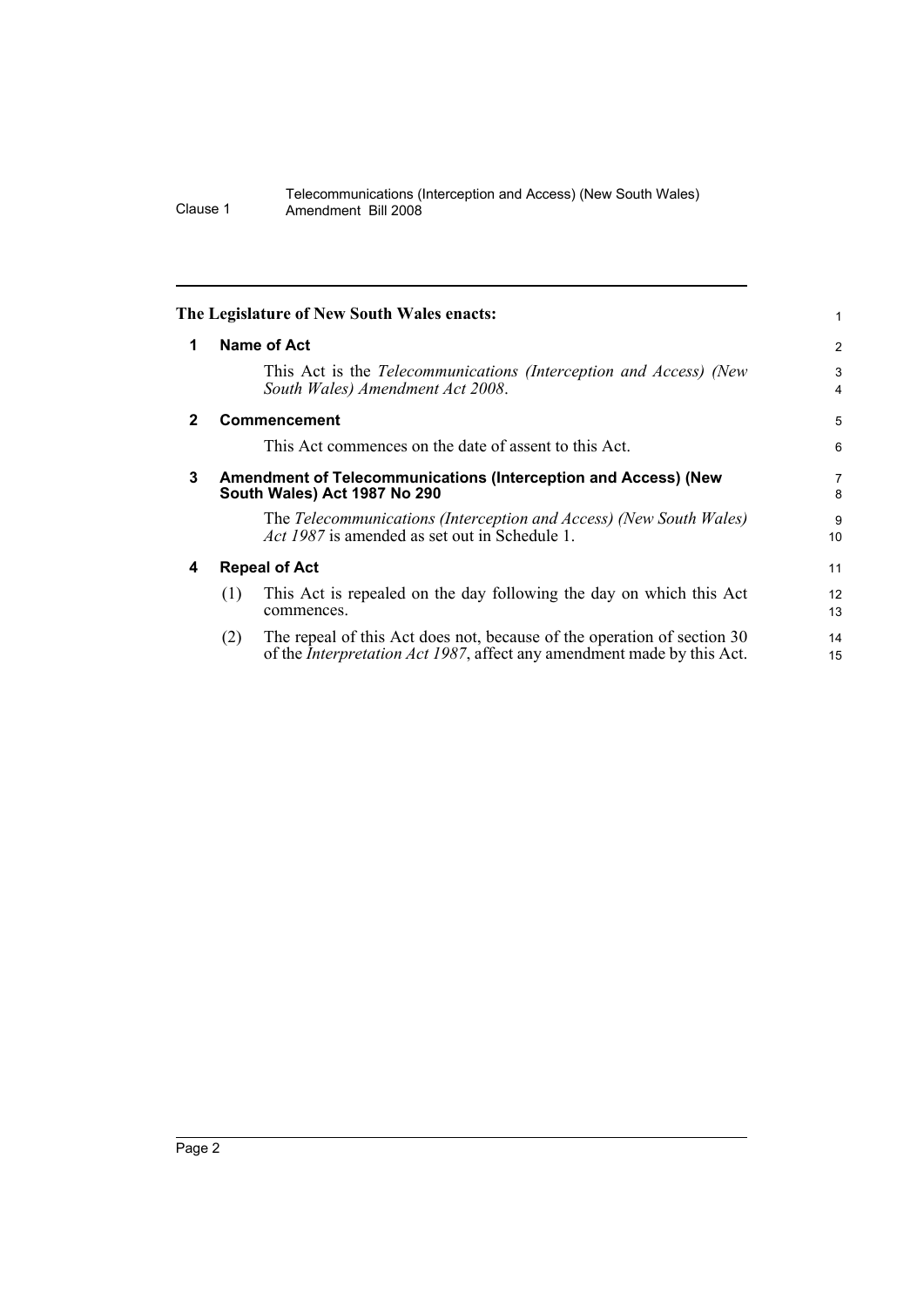Amendments Schedule 1

(Section 3)

1

2

# <span id="page-8-0"></span>**Schedule 1 Amendments**

| [1] | <b>Section 3 Definitions</b>                                            |              |                                                                                       | 3                     |  |  |
|-----|-------------------------------------------------------------------------|--------------|---------------------------------------------------------------------------------------|-----------------------|--|--|
|     |                                                                         |              | Omit paragraph (b) of the definition of <i>certifying officer</i> in section $3(1)$ . | $\overline{4}$        |  |  |
|     | Insert instead:                                                         |              |                                                                                       |                       |  |  |
|     | (b)                                                                     |              | in the case of the New South Wales Crime Commission:                                  | 6                     |  |  |
|     |                                                                         | (i)          | a member of that Commission, or                                                       | $\overline{7}$        |  |  |
|     |                                                                         | (ii)         | a member of the staff of that Commission who is                                       | $\bf 8$               |  |  |
|     |                                                                         |              | authorised to be a certifying officer of the                                          | 9                     |  |  |
|     |                                                                         |              | Commission under section $\overline{5}AC$ (5) of the<br>Commonwealth Act, or          | 10 <sup>1</sup><br>11 |  |  |
| [2] |                                                                         |              | Section 3 (1), definition of "eligible authority"                                     | 12                    |  |  |
|     |                                                                         |              | Insert at the end of paragraph (e) of the definition:                                 | 13                    |  |  |
|     |                                                                         | , or         |                                                                                       | 14                    |  |  |
|     | (f)                                                                     |              | the Inspector of the Independent Commission Against                                   | 15                    |  |  |
|     |                                                                         |              | Corruption, or                                                                        | 16                    |  |  |
|     | (g)                                                                     |              | the Inspector of the Police Integrity Commission.                                     | 17                    |  |  |
| [3] | Section 3 (1), definition of "officer"                                  |              |                                                                                       |                       |  |  |
|     |                                                                         |              | Omit "Police Service Act 1990" from paragraph (d).                                    | 19                    |  |  |
|     |                                                                         |              | Insert instead "Police Integrity Commission Act 1996".                                | 20                    |  |  |
| [4] |                                                                         |              | Section 3 (1), definition of "Part 2-5 warrant"                                       | 21                    |  |  |
|     |                                                                         |              | Omit the definition of <i>Part VI warrant</i> . Insert instead:                       | 22                    |  |  |
|     | <b>Part 2-5 warrant</b> means a warrant issued or to be issued under    |              |                                                                                       |                       |  |  |
|     |                                                                         |              | Part 2-5 of the Commonwealth Act.                                                     | 24                    |  |  |
| [5] |                                                                         |              | Section 3 (1), definition of "permitted purpose"                                      | 25                    |  |  |
|     | Omit the definition. Insert instead:                                    |              |                                                                                       |                       |  |  |
|     | <i>permitted purpose</i> , in relation to an eligible authority, means: |              |                                                                                       |                       |  |  |
|     | (a)                                                                     | in any case: |                                                                                       |                       |  |  |
|     |                                                                         | (i)          | an investigation by the authority of a prescribed                                     | 29                    |  |  |
|     |                                                                         |              | offence within the meaning of the Commonwealth<br>Act, or                             | 30<br>31              |  |  |
|     |                                                                         | (ii)         | the making by an authority, body or person of a                                       | 32                    |  |  |
|     |                                                                         |              | decision whether or not to begin a relevant                                           | 33                    |  |  |
|     |                                                                         |              | proceeding in relation to the authority, or                                           | 34                    |  |  |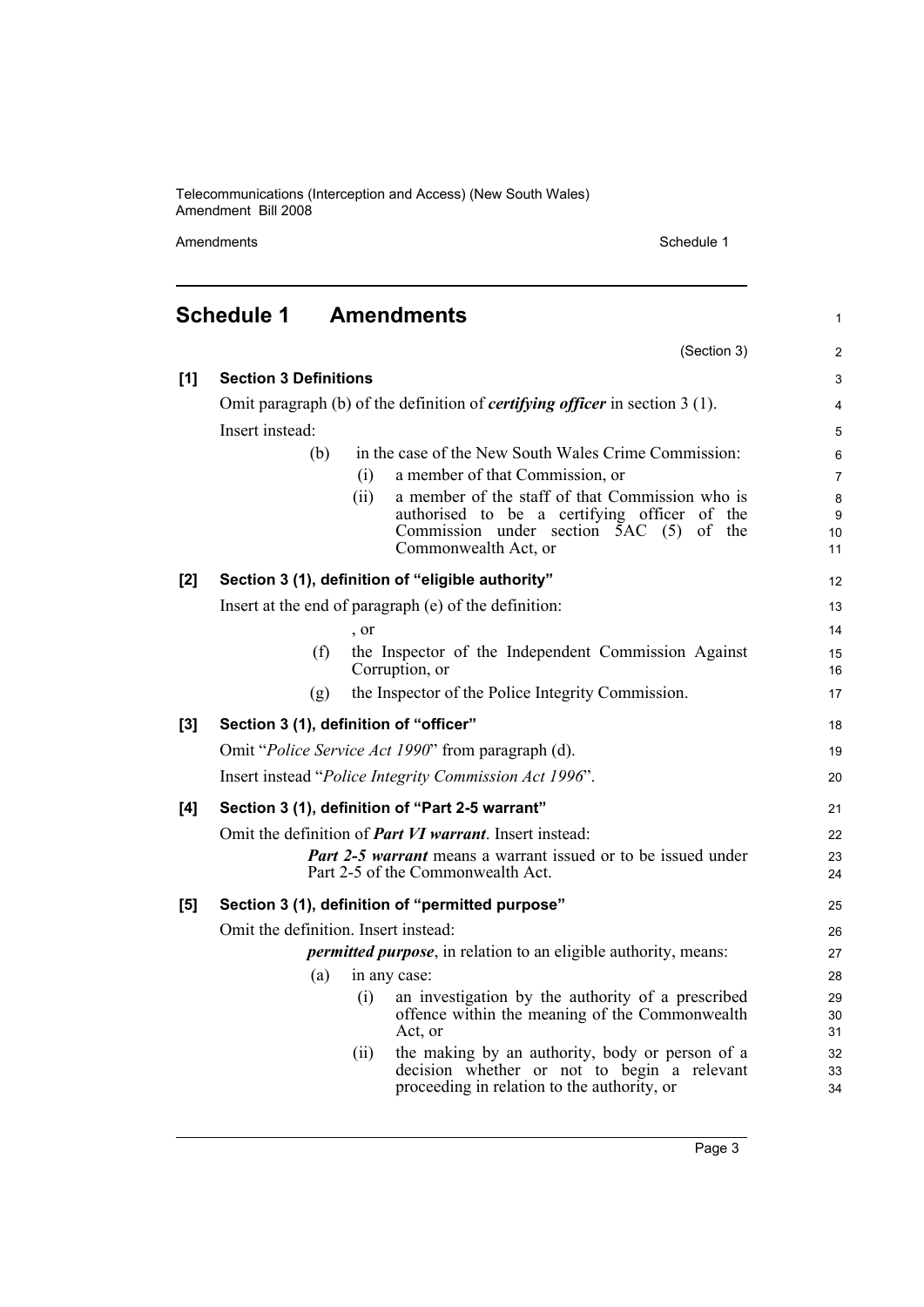Schedule 1 Amendments

(iii) a relevant proceeding in relation to the authority, or

- (iv) the exercise by the chief officer of the authority of the powers conferred by section 68 of the Commonwealth Act, or
- (v) an inspection of the authority's records that is made under section 10, or
- (vi) a report on such an inspection, or
- (vii) the keeping of records by the authority under sections 4 and 5, or
- (b) in the case of the Police Force:
	- (i) an investigation of, or an inquiry into, alleged misbehaviour, or alleged improper conduct, of an officer of the State of New South Wales, being an investigation or inquiry under a law of this State or by a person in the person's capacity as an officer of this State, or
	- (ii) a report on such an investigation or inquiry, or
	- (iii) the making by a person of a decision in relation to the appointment, re-appointment, term of appointment, retirement or termination of appointment of an officer or member of staff of the Police Force, or
	- (iv) a review (whether by way of appeal or otherwise) of such a decision, or
	- (v) the tendering to the Governor of advice to terminate, because of misbehaviour or improper conduct, the appointment of an officer of this State, or
	- (vi) deliberations of the Executive Council in connection with advice to the Governor to terminate, because of misbehaviour or improper conduct, the appointment of an officer of this State, or
- (c) in the case of the Independent Commission Against Corruption:
	- (i) an investigation under the *Independent Commission Against Corruption Act 1988* into whether corrupt conduct (within the meaning of that Act) may have occurred, may be occurring or may be about to occur, or
	- (ii) a report on such an investigation, or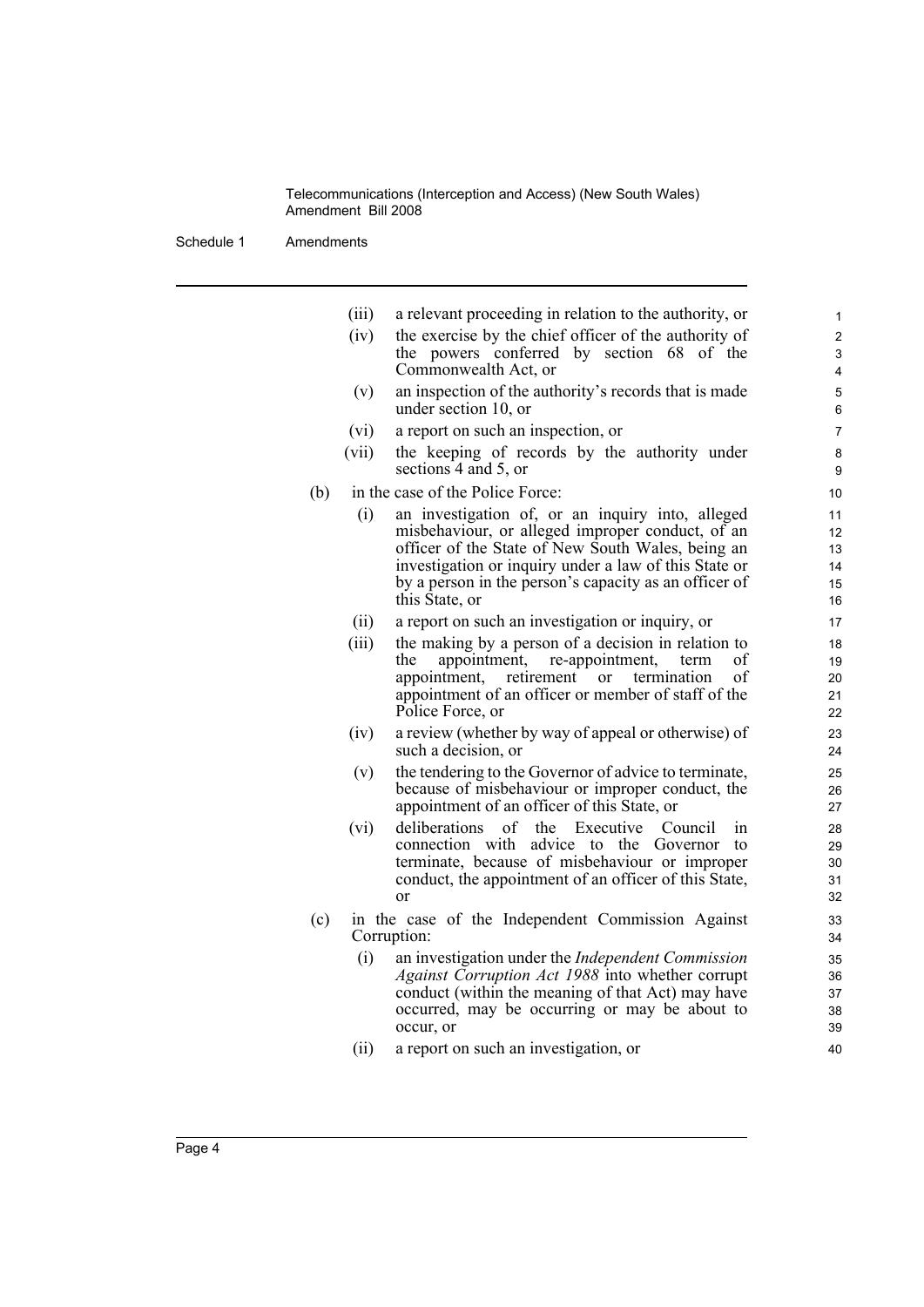Amendments Schedule 1

| (d) | in the case of the Inspector of the Independent<br><b>Commission Against Corruption:</b>                                                                                                                                                                                                                                                                               |          |
|-----|------------------------------------------------------------------------------------------------------------------------------------------------------------------------------------------------------------------------------------------------------------------------------------------------------------------------------------------------------------------------|----------|
|     | (i)<br>dealing with (by reports and recommendations)<br>complaints of abuse of power, impropriety or other<br>forms of misconduct (within the meaning of the<br>Independent Commission Against Corruption Act<br>$1988$ ) on the part of the Independent Commission<br>Against Corruption or officers of that Commission,<br>or                                        |          |
|     | (ii)<br>dealing with (by reports and recommendations)<br>conduct amounting to maladministration (within the<br>meaning of the Independent Commission Against<br>$1988$ ) by the<br>Corruption Act<br>Independent<br>Commission Against Corruption or officers of that<br>Commission, or                                                                                |          |
| (e) | in the case of the Inspector of the Police Integrity<br>Commission—dealing with<br>reports<br>and<br>(by)<br>recommendations) complaints of abuse<br>of power,<br>impropriety or other forms of misconduct (within the<br>meaning of the Police Integrity Commission Act 1996) on<br>the part of the Police Integrity Commission or officers of<br>that Commission, or |          |
| (f) | in the case of the Police Integrity Commission:                                                                                                                                                                                                                                                                                                                        |          |
|     | investigation under the <i>Police Integrity</i><br>(i)<br>an<br>Commission Act 1996 of police misconduct of an<br>officer of the Police Force, or                                                                                                                                                                                                                      |          |
|     | (ii)<br>a report on such an investigation, or                                                                                                                                                                                                                                                                                                                          |          |
|     | (iii)<br>the tendering to the Governor of advice to terminate,<br>because of misbehaviour or improper conduct, the<br>appointment of the Commissioner of Police, or                                                                                                                                                                                                    |          |
|     | Executive Council<br>(iv)<br>deliberations of the<br>connection with advice to the<br>Governor                                                                                                                                                                                                                                                                         | in<br>to |

terminate, because of misbehaviour or improper conduct, the appointment of the Commissioner of Police.

Insert after section 3:

**[6] Section 3A**

#### **3A Information or question relevant to inspection by Ombudsman**

(1) For the purposes of this Act, information or a question is relevant to an inspection of an eligible authority's records under Part 3 if the information or question is about: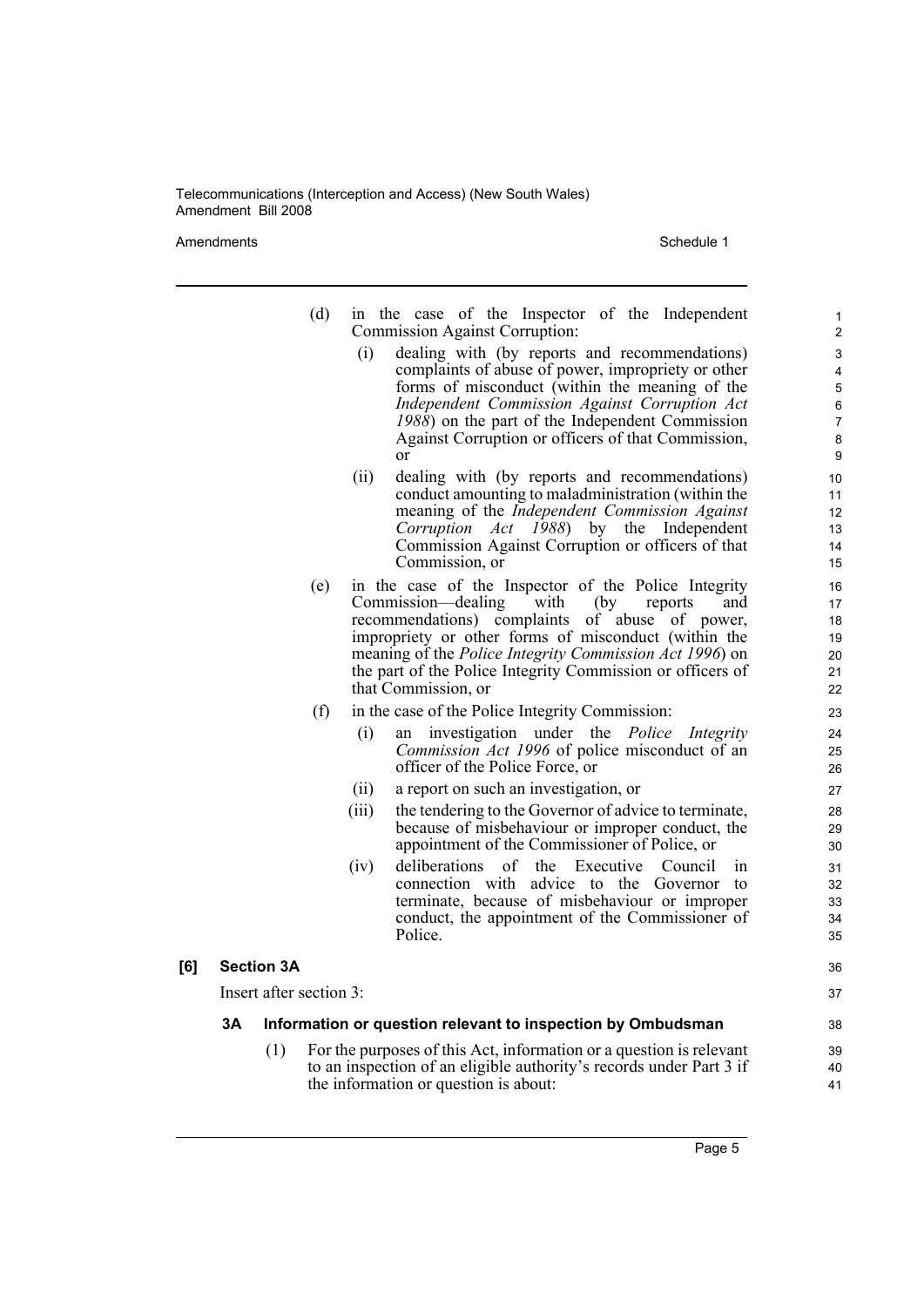Schedule 1 Amendments

|      |                    | (a)                              |                                     | the location of any of those records, or                                                                                                                                                                      |  |
|------|--------------------|----------------------------------|-------------------------------------|---------------------------------------------------------------------------------------------------------------------------------------------------------------------------------------------------------------|--|
|      |                    | (b)                              | records, or                         | the making, compilation or keeping of any of those                                                                                                                                                            |  |
|      |                    | (c)                              |                                     | the accuracy or completeness of any of those records, or                                                                                                                                                      |  |
|      |                    | (d)                              |                                     | any matter to which any of those records relates, or                                                                                                                                                          |  |
|      |                    | (e)                              |                                     | in the case where the Ombudsman suspects on reasonable<br>grounds that an officer of the authority has contravened<br>this Act or the Commonwealth Act—any matter relating to<br>the suspected contravention. |  |
|      | (2)                |                                  |                                     | Nothing in subsection $(1)$ limits the generality of a reference in<br>this Act to information, or to a question, that is relevant to an<br>inspection of an eligible authority's records.                    |  |
| [7]  | warrants           |                                  |                                     | Section 4 Eligible authority to keep documents connected with issue of                                                                                                                                        |  |
|      |                    |                                  | Omit section 4 (a). Insert instead: |                                                                                                                                                                                                               |  |
|      |                    | (a)                              |                                     | each warrant issued to the authority (or a copy of any such<br>warrant that is certified in writing by a certifying officer of<br>the authority to be a true copy of the warrant),                            |  |
| [8]  | Section 4 (b)      |                                  |                                     |                                                                                                                                                                                                               |  |
|      |                    |                                  |                                     | Omit "section 53 $(1)$ (b)". Insert instead "section 59A $(2)$ ".                                                                                                                                             |  |
| [9]  | with interceptions |                                  |                                     | Section 5 Other records to be kept by an eligible authority in connection                                                                                                                                     |  |
|      |                    |                                  |                                     | Omit "Part VI" wherever occurring in section 5 (1). Insert instead "Part 2-5".                                                                                                                                |  |
| [10] | Section 5 (1) (b1) |                                  |                                     |                                                                                                                                                                                                               |  |
|      |                    | Insert after section $5(1)(b)$ : |                                     |                                                                                                                                                                                                               |  |
|      |                    | (b1)                             |                                     | in relation to each Part 2-5 warrant whose authority is<br>exercised by the eligible authority, particulars of:                                                                                               |  |
|      |                    |                                  | (i)                                 | the warrant, and                                                                                                                                                                                              |  |
|      |                    |                                  | (ii)                                | the day on which, and the time at which, each<br>interception under the warrant began, and                                                                                                                    |  |
|      |                    |                                  | (iii)                               | the duration of each such interception, and                                                                                                                                                                   |  |
|      |                    |                                  | (iv)                                | the name of the person who carried out each such<br>interception, and                                                                                                                                         |  |
|      |                    |                                  | (v)                                 | in relation to a named person warrant—each service<br>to or from which communications have been<br>intercepted under the warrant,                                                                             |  |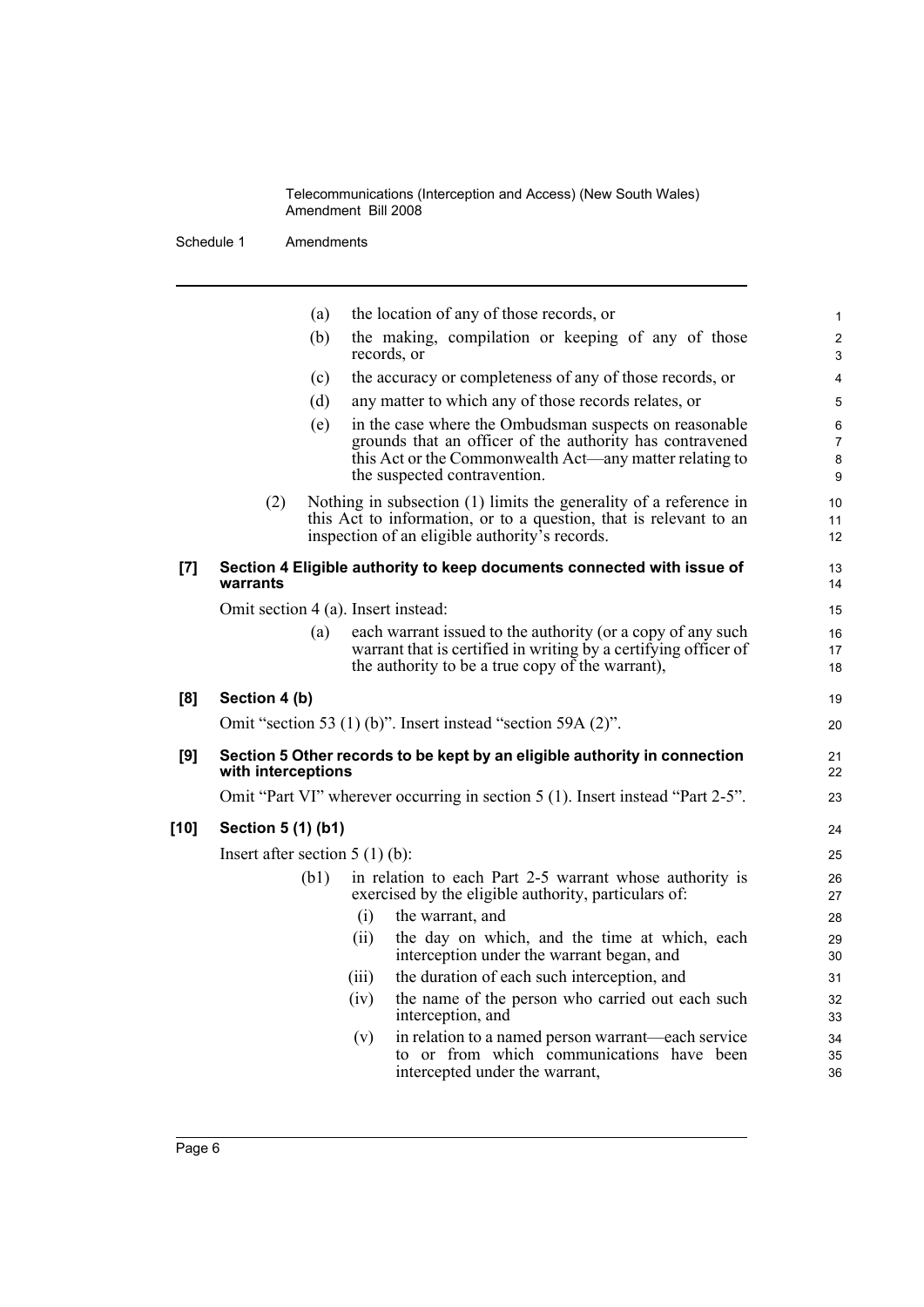Amendments Schedule 1

| $[11]$ |                             | Section 5 (1)                                                              |                                                                                                                                                                                                                                             |                      |  |  |
|--------|-----------------------------|----------------------------------------------------------------------------|---------------------------------------------------------------------------------------------------------------------------------------------------------------------------------------------------------------------------------------------|----------------------|--|--|
|        |                             |                                                                            | Insert "or by means of a computer" after "in writing".                                                                                                                                                                                      | $\overline{2}$       |  |  |
| $[12]$ | Section 5 (1A)              |                                                                            |                                                                                                                                                                                                                                             |                      |  |  |
|        |                             |                                                                            | Insert after section $5(1)$ :                                                                                                                                                                                                               | 4                    |  |  |
|        |                             | (1A)                                                                       | If a Part 2-5 warrant is a named person warrant, the particulars<br>referred to in subsection $(1)$ $(b1)$ $(ii)$ must indicate the service in<br>respect of which each interception occurred.                                              | 5<br>6<br>7          |  |  |
| $[13]$ |                             |                                                                            | Section 6 Documents to be given by an eligible authority to the Minister                                                                                                                                                                    | 8                    |  |  |
|        |                             |                                                                            | Omit section $6$ (a).                                                                                                                                                                                                                       | 9                    |  |  |
| $[14]$ |                             | Section 6 (c)                                                              |                                                                                                                                                                                                                                             | 10                   |  |  |
|        |                             |                                                                            | Omit "Part IX". Insert instead "Part 2-8".                                                                                                                                                                                                  | 11                   |  |  |
| $[15]$ | <b>Section 7</b>            |                                                                            |                                                                                                                                                                                                                                             |                      |  |  |
|        |                             |                                                                            | Omit the section. Insert instead:                                                                                                                                                                                                           | 13                   |  |  |
|        | 7                           | Documents to be given by State Minister to Commonwealth<br><b>Minister</b> | 14<br>15                                                                                                                                                                                                                                    |                      |  |  |
|        |                             |                                                                            | The Minister is to give the Minister administering the<br>Commonwealth Act a report of a kind referred to in section 6 (b)<br>or (c) as soon as practicable after the report is given to the<br>Minister.                                   | 16<br>17<br>18<br>19 |  |  |
| $[16]$ |                             | <b>Section 19A</b>                                                         |                                                                                                                                                                                                                                             | 20                   |  |  |
|        | Insert after section $19$ : |                                                                            |                                                                                                                                                                                                                                             |                      |  |  |
|        | 19A                         |                                                                            | Exchange of information between Ombudsman and<br><b>Commonwealth Ombudsman</b>                                                                                                                                                              | 22<br>23             |  |  |
|        |                             | (1)                                                                        | The Ombudsman may enter into an arrangement (an <i>information</i><br>sharing arrangement) with the Commonwealth Ombudsman for<br>the purpose of sharing or exchanging information held by the<br>Ombudsman and the Commonwealth Ombudsman. | 24<br>25<br>26<br>27 |  |  |
|        |                             | (2)                                                                        | The information to which an information sharing arrangement<br>may relate is limited to the following:                                                                                                                                      | 28<br>29             |  |  |
|        |                             |                                                                            | information concerning eligible authorities,<br>(a)                                                                                                                                                                                         | 30                   |  |  |
|        |                             |                                                                            | any other information relevant to the exercise of the<br>(b)<br>functions<br>of<br>Ombudsman<br>respective<br>the<br>and<br>Commonwealth Ombudsman under this Act and the<br>Commonwealth Act.                                              | 31<br>32<br>33<br>34 |  |  |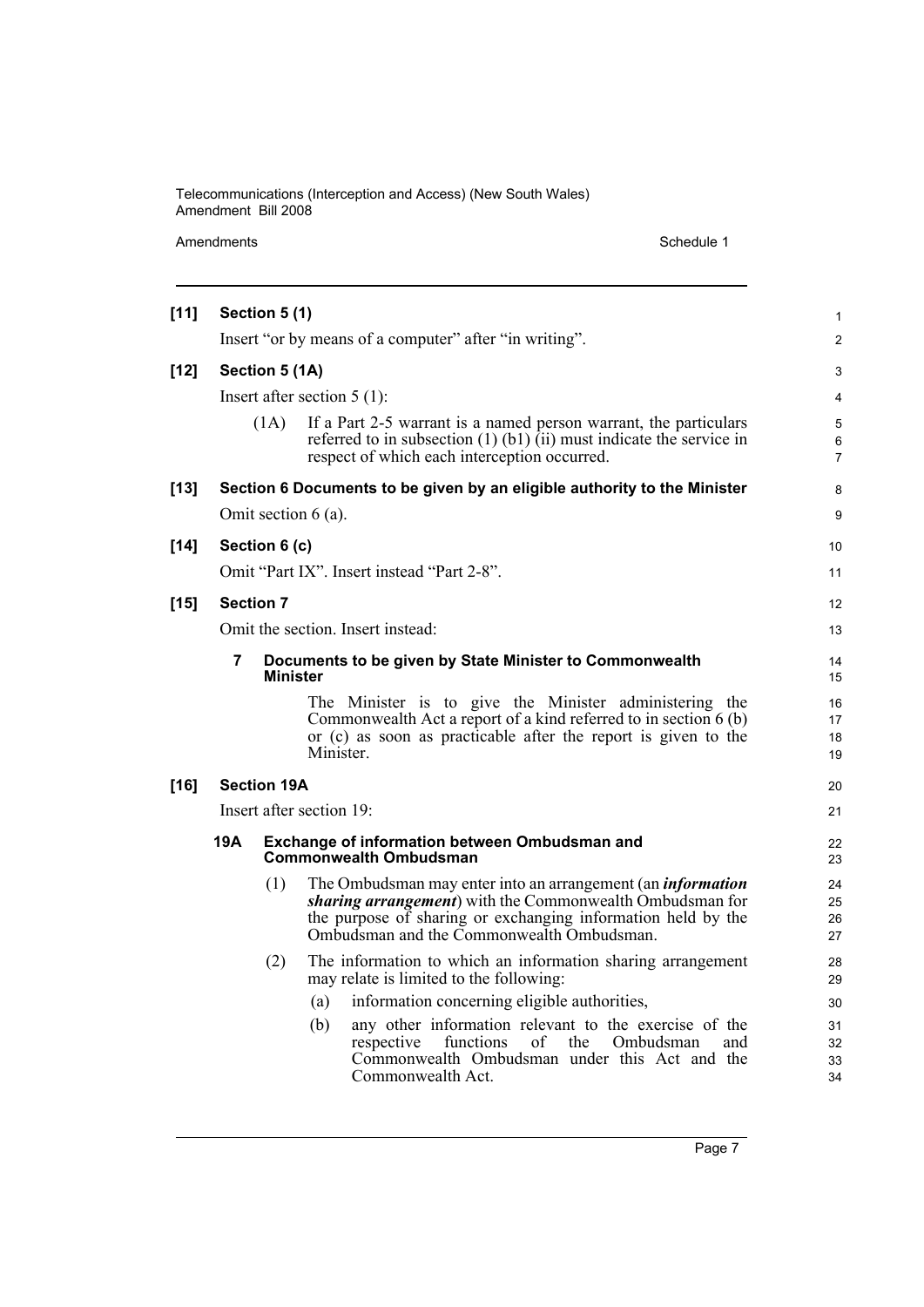Schedule 1 Amendments

| Under an information sharing arrangement, the Ombudsman and<br>the Commonwealth Ombudsman are, despite any other Act or |                                                                                                                                                                                                                                                                                                                                                                                                                                                                                                                                                                                                                                                                                                                                                                                                                                                                                                                                                                                                                                                                                               |
|-------------------------------------------------------------------------------------------------------------------------|-----------------------------------------------------------------------------------------------------------------------------------------------------------------------------------------------------------------------------------------------------------------------------------------------------------------------------------------------------------------------------------------------------------------------------------------------------------------------------------------------------------------------------------------------------------------------------------------------------------------------------------------------------------------------------------------------------------------------------------------------------------------------------------------------------------------------------------------------------------------------------------------------------------------------------------------------------------------------------------------------------------------------------------------------------------------------------------------------|
|                                                                                                                         |                                                                                                                                                                                                                                                                                                                                                                                                                                                                                                                                                                                                                                                                                                                                                                                                                                                                                                                                                                                                                                                                                               |
| other law of the State, authorised:                                                                                     |                                                                                                                                                                                                                                                                                                                                                                                                                                                                                                                                                                                                                                                                                                                                                                                                                                                                                                                                                                                                                                                                                               |
| to the arrangement, and                                                                                                 |                                                                                                                                                                                                                                                                                                                                                                                                                                                                                                                                                                                                                                                                                                                                                                                                                                                                                                                                                                                                                                                                                               |
|                                                                                                                         |                                                                                                                                                                                                                                                                                                                                                                                                                                                                                                                                                                                                                                                                                                                                                                                                                                                                                                                                                                                                                                                                                               |
|                                                                                                                         |                                                                                                                                                                                                                                                                                                                                                                                                                                                                                                                                                                                                                                                                                                                                                                                                                                                                                                                                                                                                                                                                                               |
|                                                                                                                         |                                                                                                                                                                                                                                                                                                                                                                                                                                                                                                                                                                                                                                                                                                                                                                                                                                                                                                                                                                                                                                                                                               |
|                                                                                                                         |                                                                                                                                                                                                                                                                                                                                                                                                                                                                                                                                                                                                                                                                                                                                                                                                                                                                                                                                                                                                                                                                                               |
| <b>Ombudsman</b> means<br>the<br>Commonwealth                                                                           |                                                                                                                                                                                                                                                                                                                                                                                                                                                                                                                                                                                                                                                                                                                                                                                                                                                                                                                                                                                                                                                                                               |
|                                                                                                                         |                                                                                                                                                                                                                                                                                                                                                                                                                                                                                                                                                                                                                                                                                                                                                                                                                                                                                                                                                                                                                                                                                               |
|                                                                                                                         |                                                                                                                                                                                                                                                                                                                                                                                                                                                                                                                                                                                                                                                                                                                                                                                                                                                                                                                                                                                                                                                                                               |
|                                                                                                                         |                                                                                                                                                                                                                                                                                                                                                                                                                                                                                                                                                                                                                                                                                                                                                                                                                                                                                                                                                                                                                                                                                               |
|                                                                                                                         |                                                                                                                                                                                                                                                                                                                                                                                                                                                                                                                                                                                                                                                                                                                                                                                                                                                                                                                                                                                                                                                                                               |
|                                                                                                                         |                                                                                                                                                                                                                                                                                                                                                                                                                                                                                                                                                                                                                                                                                                                                                                                                                                                                                                                                                                                                                                                                                               |
|                                                                                                                         |                                                                                                                                                                                                                                                                                                                                                                                                                                                                                                                                                                                                                                                                                                                                                                                                                                                                                                                                                                                                                                                                                               |
| Savings, transitional and other<br>provisions                                                                           |                                                                                                                                                                                                                                                                                                                                                                                                                                                                                                                                                                                                                                                                                                                                                                                                                                                                                                                                                                                                                                                                                               |
| (Section 25)                                                                                                            |                                                                                                                                                                                                                                                                                                                                                                                                                                                                                                                                                                                                                                                                                                                                                                                                                                                                                                                                                                                                                                                                                               |
|                                                                                                                         |                                                                                                                                                                                                                                                                                                                                                                                                                                                                                                                                                                                                                                                                                                                                                                                                                                                                                                                                                                                                                                                                                               |
|                                                                                                                         |                                                                                                                                                                                                                                                                                                                                                                                                                                                                                                                                                                                                                                                                                                                                                                                                                                                                                                                                                                                                                                                                                               |
|                                                                                                                         |                                                                                                                                                                                                                                                                                                                                                                                                                                                                                                                                                                                                                                                                                                                                                                                                                                                                                                                                                                                                                                                                                               |
| Wales) Amendment Act 2008                                                                                               |                                                                                                                                                                                                                                                                                                                                                                                                                                                                                                                                                                                                                                                                                                                                                                                                                                                                                                                                                                                                                                                                                               |
|                                                                                                                         |                                                                                                                                                                                                                                                                                                                                                                                                                                                                                                                                                                                                                                                                                                                                                                                                                                                                                                                                                                                                                                                                                               |
|                                                                                                                         | to request and receive information held by the other party<br>(a)<br>to disclose information to the other party,<br>(b)<br>but only to the extent that the information is reasonably necessary<br>to assist in the exercise of functions of the Ombudsman under this<br>Act or the functions of the Commonwealth Ombudsman under<br>the Commonwealth Act.<br>This section does not limit the operation of any Act under which<br>the Ombudsman or the Commonwealth Ombudsman is<br>authorised or required to disclose information to another person<br>or body.<br>In this section:<br><b>Commonwealth</b><br>Ombudsman appointed under the <i>Ombudsman Act 1976</i> of the<br>Commonwealth.<br>Section 25 and Schedule 1<br>Insert after section 24:<br>Savings, transitional and other provisions<br>Schedule 1 has effect.<br><b>Schedule 1</b><br><b>General</b><br><b>Regulations</b><br>The regulations may contain provisions of a savings or<br>transitional nature consequent on the enactment of the following<br>Acts:<br>Telecommunications (Interception and Access) (New South |